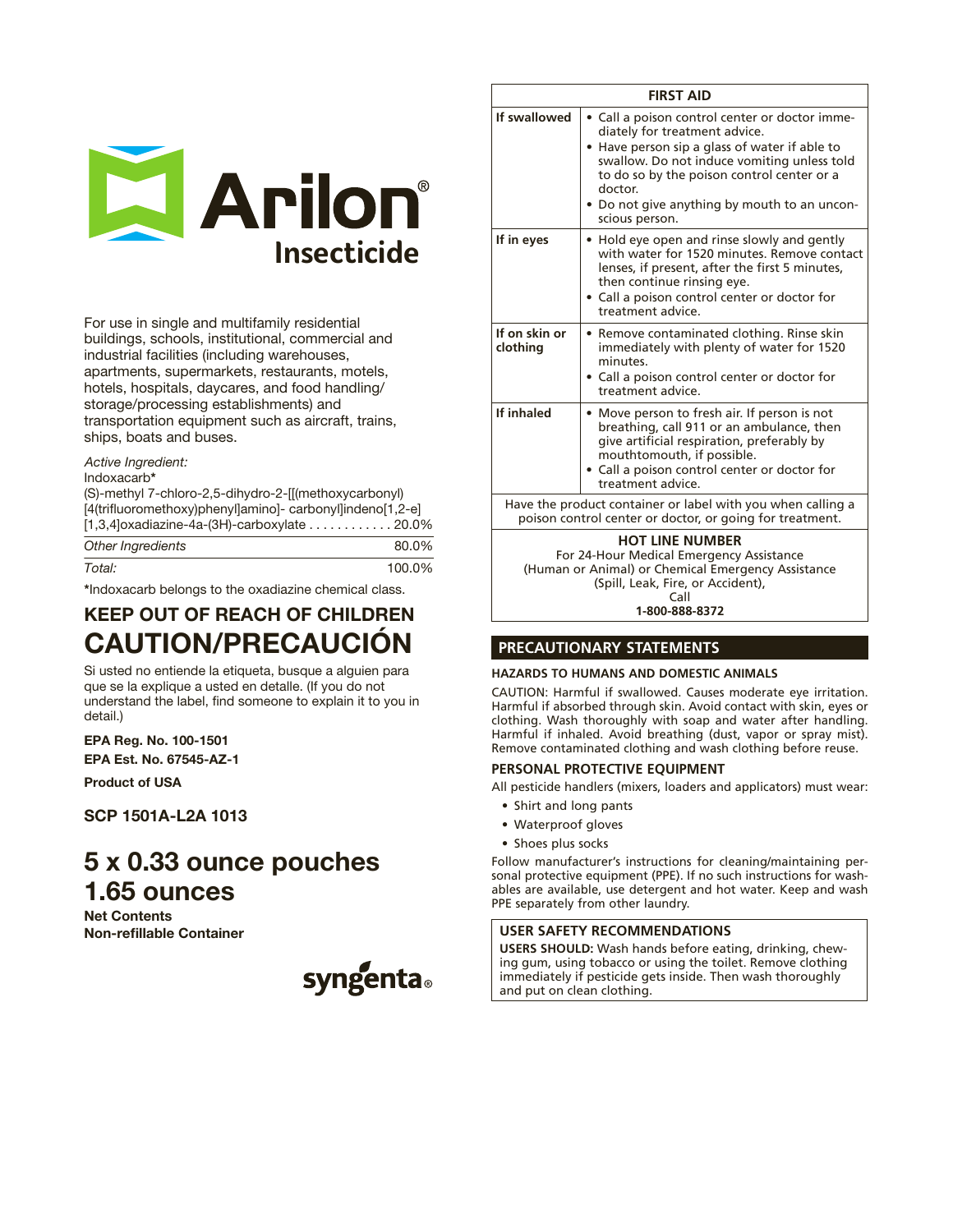# **ENVIRONMENTAL HAZARDS**

This pesticide is toxic to fish and aquatic invertebrates. Do not apply directly to water, to areas where surface water is present or to intertidal areas below the mean high water mark. Do not contaminate water when disposing of equipment rinsewater. Do not apply where/when conditions could favor runoff. Runoff from treated areas may be hazardous to aquatic organisms in neighboring areas.

# **DIRECTIONS FOR USE**

It is a violation of Federal law to use this product in a manner inconsistent with its labeling.

Read entire label before using this product. Syngenta will not be responsible for losses or damages resulting from use of this product in any manner not specifically stated on this label or other labels or bulletins published by Syngenta. User assumes all risks associated with such nonspecified use.

# **PRODUCT INFORMATION**

ARILON® is a water dispersible granule concentrate which contains the nonrepellent active ingredient indoxacarb. When applied following label directions, Arilon is effective at controlling a wide range of listed insect pests common in urban environments.

After dilution in water, Arilon forms a suspension for making applications. Arilon is formulated to not stain or damage building surfaces where water applied alone causes no damage. It is still recommended that before a first application is made, treat a small area and allow to dry to determine whether staining will occur.

## **Ants**

Ants contacting hard surfaces recently treated with Arilon (or fresh deposits) may transfer lethal doses to other (untreated) ants.

Brief or limited exposures to fresh Arilon deposits on porous or nonporous surfaces (or across a wide range of surfaces) are still effective at killing ants.

## **Flies**

Arilon applied to hard surfaces (i.e., non porous or indoortype environments) is effective at controlling house flies and fruit flies.

# **APPLICATION MIXING DIRECTIONS Dilution Chart for Arilon packets:**

| Volume (gal)<br>of Water to Use | <b>Desired End Use</b><br><b>Application Rate</b> | <b>Quantity of</b><br>Arilon (Dry Oz)<br>needed |
|---------------------------------|---------------------------------------------------|-------------------------------------------------|
|                                 | 0.05%<br>0.10%                                    | 1 packet* (0.33 oz)<br>2 packets $(0.66 oz)$    |
| 3                               | 0.05%<br>0.10%                                    | 3 packets (1.0 oz)<br>6 packets (2.0 oz)        |
| 5                               | 0.05%<br>0.10%                                    | 5 packets (1.7 oz)<br>10 packets (3.3 oz)       |
| 25                              | 0.05%<br>0.10%                                    | 25 packets (8.25 oz)<br>50 packets (16.5 oz)    |

**\***One (1) packet contains 0.33 oz (approximately 9.4 g) of Arilon. **Steps When Mixing:**

# **IMPORTANT: Do not pour Arilon into an empty tank.**

**Each packet must first be opened, then the contents are poured into the application or mixing tank.**

- 1. Clean application tank prior to using Arilon.
- 2. Fill application tank with water to about half of desired volume.
- 3. Appropriate amount of Arilon is now poured into tank.
- 4. Agitate.
- 5. Fill tank with remaining half volume of water and agitate again.
- 6. Now ready to apply. If treatment mixture sits in the tank for extended periods, reagitate prior to application.

# **APPLICATION VOLUMES**

For indoor use, apply no more than 1 gallon (gal) per 1,000 square feet (sq ft). For exterior use with backpack or other hand sprayers, 1–4 gal per 1,000 sq ft is recommended. The maximum volume for exterior use is 4 gal per 1,000 sq ft. For exterior use on medium to heavy infestations of pests, porous surfaces, complex sites such as dense perimeter landscaping, or for maximum residual performance, use higher specified volumes.

# **Large Volume Exterior Applications**

If applying Arilon to exterior of structures using high volume power spray equipment, Arilon can be diluted to less than 0.05% concentration. For example, if targeted spray volume is 5 gal of spray per 1,000 sq ft, mix 0.33 ounce (oz) [1 packet] per 5 gal of water. If targeted spray volume is 10 gal of spray per 1,000 sq ft, mix 0.33 oz [1 Packet] per 10 gal of water. This mix rate and application volume will ensure proper coverage and distribution of the insecticide. These types of spray volumes may be necessary for exterior applications to dense vegetation, mulch or other challenging areas around structures.

# **GENERAL HOUSEHOLD PESTS**

| <b>Pests Controlled</b>                                                                                                                                                                                                                                                                                                                                                                                                                                                                | <b>Concentration of</b><br><b>Active Ingredient</b><br>in Final Dilution | Rates<br>for Mixing                                                                                                                                         |
|----------------------------------------------------------------------------------------------------------------------------------------------------------------------------------------------------------------------------------------------------------------------------------------------------------------------------------------------------------------------------------------------------------------------------------------------------------------------------------------|--------------------------------------------------------------------------|-------------------------------------------------------------------------------------------------------------------------------------------------------------|
| Ants<br><b>Beetles</b><br>Boxelder bugs<br>Carpenter bees <sup>2</sup><br>Centipedes<br>Cockroaches<br>Crickets<br>Earwigs<br>Fleas<br>Flies <sup>3</sup><br>Grasshoppers<br>Kudzu bugs<br><b>Millipedes</b><br><b>Pantry Pests</b><br>(including beetles<br>such as granary<br>weevil and saw-<br>toothed grain beetle)<br>Pillbugs<br>Silverfish<br>Sowbugs<br>Springtails<br>Stink bugs (including<br>brown marmorated<br>stink bug)<br>Termites <sup>4</sup><br>Wasps <sup>2</sup> | $0.05\% - 0.1\%$ <sup>1</sup>                                            | To mix<br>0.05%<br>concentration:<br>Use 0.33 oz<br>Arilon<br>per gal water.<br>To mix<br>0.1%<br>concentration:<br>Use 0.66 oz<br>Arilon<br>per gal water. |

1For heavy infestations or extreme environmental conditions, use the higher rate listed.

2Arilon is not a quick knockdown agent.

<sup>3</sup>For stable flies or permethrin-resistant house flies, use higher concentration (0.1%).

<sup>4</sup>This product is not to be used as sole protection against termites, as it is not designed to offer structural protection and will not prevent future infestations. Refer to section on termites for further information.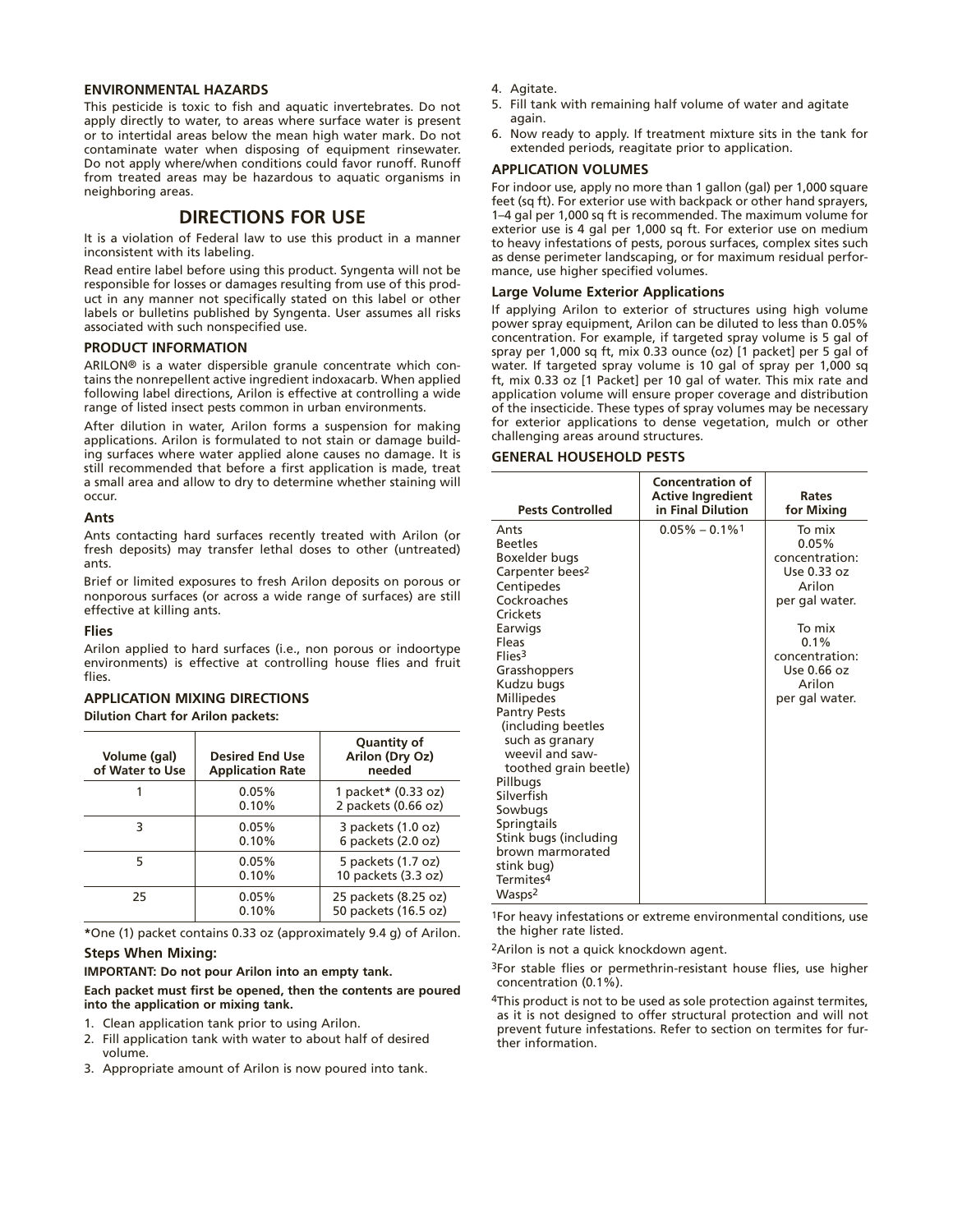# **APPLICATION DIRECTIONS**

# **Ants**

Arilon is effective at controlling ants. Apply using a treatment solution containing 0.05%–0.1% indoxacarb in water (refer to Arilon dilution chart). For heavy infestations of ants and/or extreme environmental conditions, use the 0.1% rate.

**Indoors:** Apply Arilon using a coarse low-pressure spray as a spot or crack and crevice treatment at a maximum volume of 1 gallon per 1,000 square feet that targets active ant trails, nests, or other infested areas or areas suspected to be infested. Also make direct applications to areas including, but not limited to, pest entry sites, attics, wall voids, behind cabinets or equipment, under counters or appliances, along baseboards and reticulation systems. Arilon may be applied as a crack and crevice or spot application using ULV equipment such as a Micro Injector® or Actisol® machine.

**Outdoors:** Apply Arilon using a coarse, low-pressure spray as a spot, crack and crevice, general surface or perimeter banded treatment to control or prevent ant infestations. A perimeter band of 10 ft, for example, can include 3 ft up the exterior wall and out to 7 ft of horizontal substrate away from the wall base. Treat heavier infestations or more complex substrates such as stone or brick with greater volumes of treatment solution. Refer to volume directions earlier in this label for more information. In addition to exterior structural elements, outdoor nesting sites such as refuse collection areas, flower/mulch beds, adjacent tree holes, surrounding turf areas, crawl spaces, or other nest/foraging sites, and foraging trails can be treated. Treat ant nests or mounds directly using 1–2 gal of treatment dilution per mound. Surfaces commonly used by ants for foraging such as outdoor edges/ frames of windows, doors, utility penetrations, roof lines or eaves, and other structural edges may also be treated.

# **Beetles, Boxelder Bugs, Centipedes, Crickets, Earwigs, Grasshoppers, Kudzu Bugs, Millipedes, Pillbugs, Silverfish, Sowbugs, Springtails and Stink Bugs**

Arilon is effective at controlling beetles, boxelder bugs, centipedes, crickets, earwigs, grasshoppers, kudzu bugs, millipedes, pillbugs, silverfish, sowbugs, springtails and stink bugs. Apply using a treatment solution containing 0.05%–0.1% indoxacarb in water (refer to dilution chart). For heavy infestations and/or extreme environmental conditions, use the higher listed rate.

**Indoors:** Apply Arilon using a coarse low pressure spray as a spot or crack and crevice treatment at a maximum volume of 1 gallon per 1,000 square feet that targets infested areas or areas suspected to be infested. Direct applications can be made to areas including, but not limited to, pest entry sites, attics, wall voids, behind cabinets or equipment, under counters or appliances, along baseboards, storage rooms, garage areas, basements and reticulation systems.

**Outdoors:** Apply Arilon using a coarse, low pressure spray as a spot, crack and crevice, general surface or perimeter bandtype treatment to control listed insect pests and to help prevent these nuisance pests from invading the structure. A perimeter band of 10 ft, for example, can include 3 ft up the exterior wall and out to 7 ft of horizontal substrate away from the wall base. Treat heavier infestations or more complex substrates such as stone or brick with greater volumes of treatment solution. Refer to volume directions earlier in this label for more information.

## **Carpenter Bees**

Arilon is effective at killing carpenter bees. Direct application to bees and their nests should be made including use of foam to improve treatment to galleries.

When treating bee galleries, ensure complete coverage of wood surfaces. Note: Arilon will provide adequate control but is not a quick knockdown agent.

# **Cockroaches**

Arilon is effective at controlling cockroaches. Apply using a solution containing 0.05%–0.1% indoxacarb in water (refer to Arilon dilution chart). For heavy infestations of cockroaches and/or extreme environmental conditions, use the higher listed rate.

**Indoors:** Apply Arilon using a coarse, low pressure waterbased spot or crack and crevice treatment at a maximum volume of 1 gallon per 1,000 square feet that targets areas of cockroach infestation or areas known or suspected to be cockroach harborage sites. Direct applications can be made to areas including, but not limited to, pest entry sites, attics, wall voids, behind cabinets or equipment, under counters or appliances, along baseboards and reticulation systems. Arilon may be applied as a crack and crevice or spot application using ULV equipment such as a Micro Injector® or Actisol® machine.

**Outdoors:** Apply Arilon using a coarse, low pressure spray as a spot, crack and crevice, general surface or perimeter bandtype treatment to control or prevent cockroach infestations. A perimeter band of 10 feet (ft), for example, can include 3 ft up the exterior wall and out to 7 ft of horizontal substrate away from the wall base. Treat heavier infestations or more complex substrates such as stone or brick with greater volumes of treatment solution. Refer to volume directions earlier in this label for more information. In addition to exterior structural elements, outdoor breeding sites such as refuse collection areas, loading docks, adjacent tree holes, crawl spaces, or other sources of cockroach infestations should be located and receive a treatment.

## **Fleas**

Arilon is effective at killing flea larvae and adults. Indoors: Direct application as crack and crevice or spot treatment to and around pet bedding areas and other known breeding areas of adult or larval fleas.

**Outdoors:** Direct application as spot or broadcast treatment within perimeter of structures known to harbor fleas. Use of higher volume (24 gal/1,000 sq ft) will provide better coverage in most outdoor substrates such as lawn, mulch, and other flea breeding areas.

## **Flies (including permethrinresistant house flies)**

Arilon is effective at killing house flies, fruit flies and other filth/flesh flies. Arilon is also effective at killing stable flies and permethrinresistant house flies using a higher concentration (0.1%) spray dilution.

**Indoors:** Apply as a crack and crevice or spot application to fly resting areas at a maximum volume of 1 gallon per 1,000 square feet.

**Outdoors:** Apply as a spot or surface/broadcast application directly to flies or to fly resting areas. Use of higher volumes (2–4 gal/1,000 sq ft) will provide better coverage in/on many outdoor substrates/areas.

## **Pantry Insect Pests**

Before application of Arilon, infested food materials must be removed/discarded. For control of pantry insect pests/stored product insect pests, including beetles such as granary weevil and sawtoothed grain beetle, apply Arilon as crack and crevice or spot treatment at a maximum volume of 1 gallon per 1,000 square feet to infested areas focusing on cracks in food storage areas, closets, cabinets, shelving and baseboards. Direct application to pantry insect pests will provide best results. Do not apply directly to food. Remove or cover any remaining food items or food serving surfaces.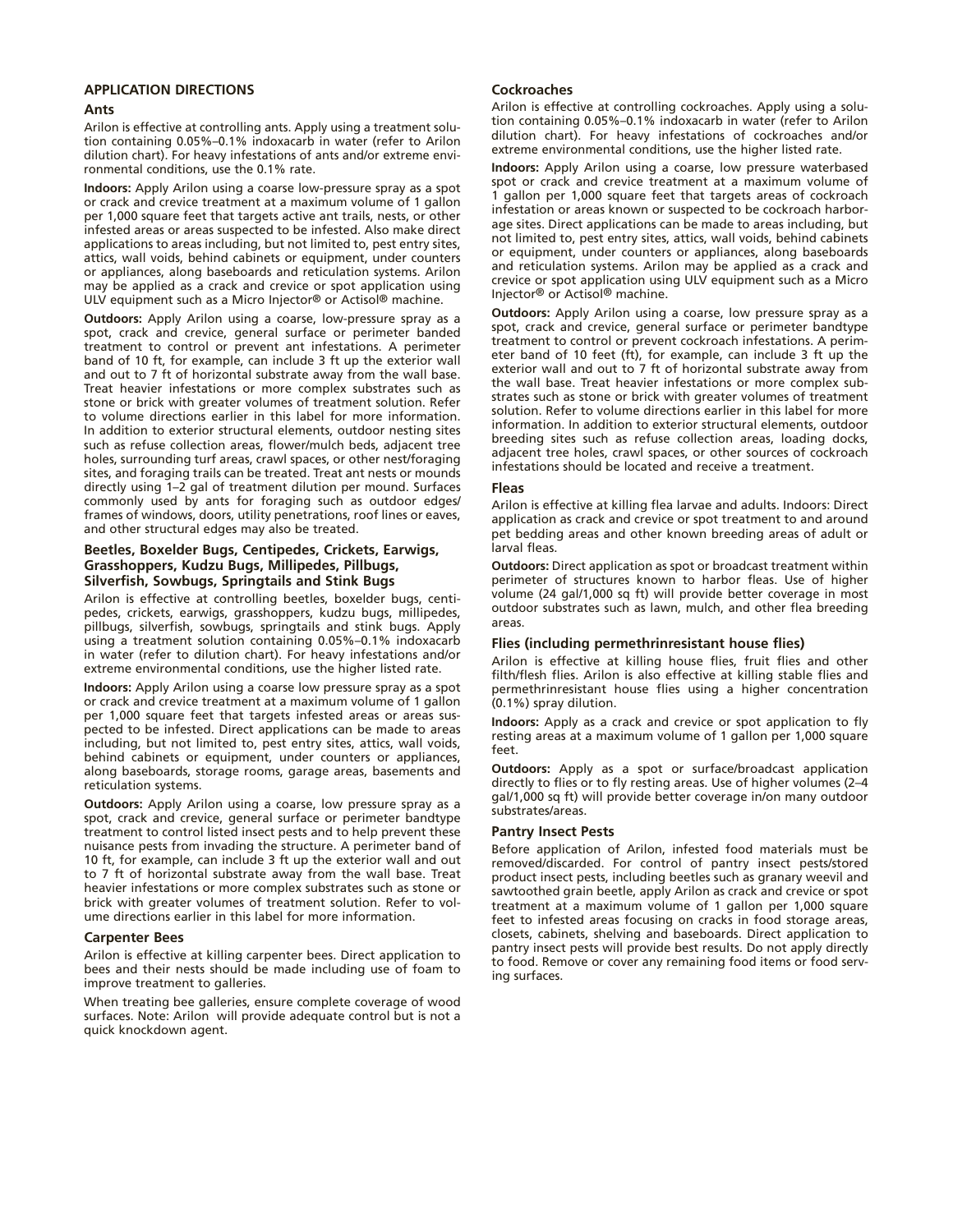# **Termites**

Arilon will kill subterranean termite species of *Coptotermes, Heterotermes, Reticulitermes,* and *Zootermopsis* dampwood termites. This product will kill workers and/or winged reproductive forms of termites present at the time of application only. Application of this product will not provide structural protection nor substitute for mechanical alteration, soil or foundation treatment with termiticide. This product is not to be used as sole protection against termites, as it is not designed to offer structural protection and will not prevent future infestations. A professional inspection is recommended.

Arilon can be applied as a spot treatment to kill active termites by applying as a coarse liquid spray at 1 gal per 10 sq ft of infested area. Treat infested sites directly. Apply using a treatment solution containing 0.05%–0.1% indoxacarb in water (refer to Arilon dilution chart). For heavy infestations of termites and/or extreme environmental conditions, use the higher listed rate.

## **Wasps**

Arilon is effective at killing wasps. Direct application to insects including nests should be made with pin stream or coarse spray. Ensure complete coverage when treating nests directly. Note: Arilon will provide adequate control but is not a quick knockdown agent.

## **FOOD HANDLING ESTABLISHMENTS**

(Food handling establishments are places other than private residences in which food is held, processed, prepared or served.)

**Applications in Nonfood Areas:** Arilon may be used as a spot or crack and crevice treatment at a maximum volume of 1 gallon per 1,000 square feet to control cockroaches in residential structures and the nonfood areas of commercial, industrial, public and institutional buildings/structures, including restaurants, warehouses, food processing plants, supermarkets, hospitals, nursing homes, motels, hotels, schools, daycares, laboratories, computer facilities, aircraft, buses, boats/ships, trains, pet shops and zoos.

Nonfood/nonfeed areas include areas such as garbage rooms, lavatories, floor drains (to sewers), entries, and vestibules, offices, locker rooms, machine rooms, boiler rooms, garages, mop closets and storage (after bottling or canning). Refer to section below for use directions and restrictions when making applications in food/feed handling areas of Food/Feed Handling Establishments.

**Applications in Food/Feed Handling Areas:** Application to food/ feed areas of food/feed handling establishments may be used as a spot or crack and crevice treatment at a maximum volume of 1 gallon per 1,000 square feet.

Food and feed handling areas include areas for receiving, storage, packing (canning, bottling, wrapping, boxing), preparing edible waste storage, and enclosed processing systems (mills, dairies, edible oils, syrups). Serving areas are also considered a food/feed area when food is exposed and facility is in operation.

Apply into cracks and crevices using equipment designed to deliver a pin stream between different elements of construction, between floor and equipment, openings to voids and hollow spaces in walls, bases and equipment.

## **Specific Restrictions:**

- Do not apply to areas or surfaces where food/feed, food utensils or food processing surfaces may come into contact and become contaminated.
- Do not apply to areas that are routinely washed such as cracks and crevices in tops of tables, food/feed preparation and prepared food holding surfaces.

# **RE-TREATMENT DIRECTIONS**

Application to specific areas previously untreated can be treated as necessary. Typical or maintenance applications can be made as frequently as necessary up to a maximum of once per month. For heavy infestations of insect pests that require more than one treatment application to gain control, retreatment is allowed 7 days after initial application.

# **USE RESTRICTIONS**

- Not for use on plants being grown for sale or other commercial use, or for commercial seed production.
- Do not formulate this product into other enduse products without written permission of Syngenta.
- Do not apply this product through any type of irrigation system.
- Do not apply this product in commercial nurseries and greenhouses or on sod farms.
- Keep people and pets away from treated areas until treatment has dried.
- Do not apply a broadcast or general surface application to interior surfaces of residential or commercial structures.
- Do not apply this product to pets, edible crops, or sources of electricity.
- Do not use water base sprays of Arilon in or on electrical equipment due to possible shock hazard.
- At residential sites, all food processing surfaces and utensils in the treatment area must be covered during treatment or thoroughly washed before reuse.
- Do not apply this product in patient rooms or in any rooms being occupied including the elderly or infirmed.
- Do not apply when classrooms are in use.
- Do not apply to institutions (i.e., libraries, recreational facilities, etc.) when occupants are present in the immediate area/room being treated.
- Do not clean equipment near wells, water sources or desirable vegetation. Dispose of waste rinse water in accordance with local regulations.

# **STORAGE AND DISPOSAL**

Do not contaminate water, food or feed by storage or disposal.

**Pesticide Storage:** Store product in original container only in a location inaccessible to children and pets. Do not contaminate water, other pesticides, fertilizer, food or feed in storage.

**Pesticide Disposal:** Do not contaminate water, food or feed by storage or disposal. Pesticide wastes are acutely hazardous. Improper disposal of excess pesticide, spray mixture or rinsate is a violation of Federal Law. If these wastes cannot be disposed of by use according to label instructions, contact your State Pesticide or Environmental Control Agency, or the Hazardous Waste representative at the nearest EPA Regional office for guidance.

# **CONTAINER HANDLING**

Refer to the Net Contents section of this product's labeling for the applicable "Nonrefillable Container" or "Refillable Container" designation.

**Plastic Packets:** Nonrefillable container. Do not reuse or refill this container. Completely empty plastic packet into application equipment. Then offer for recycling if available, or dispose of empty packet in the trash, in a sanitary landfill, or by incineration.